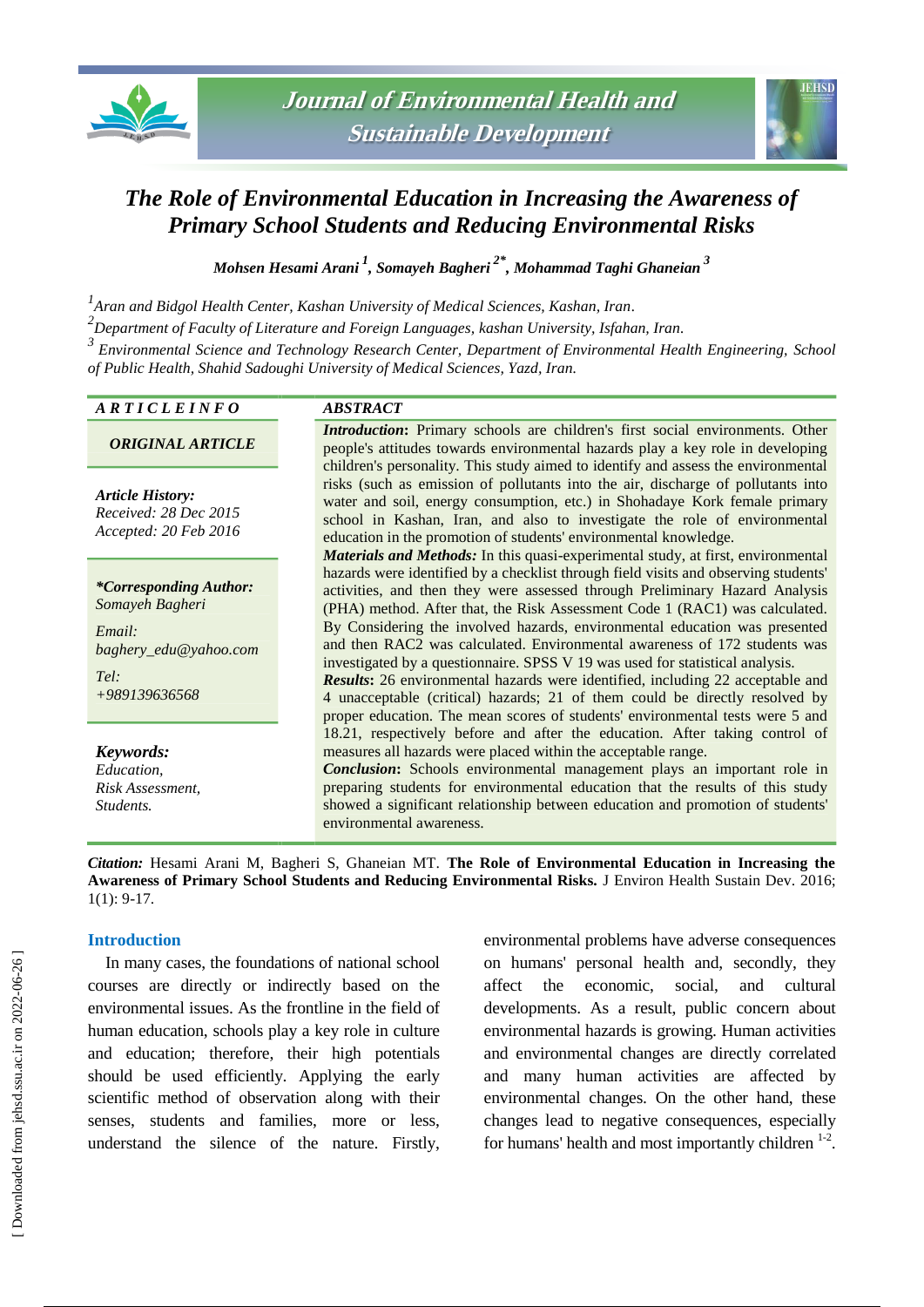Therefore, all countries and nations are responsible for eliminating or at least reducing these effects and turning them into less destructive ones  $<sup>1</sup>$ . Since these</sup> problems are merely man-made, educating the community, promoting the public culture, and legislating appropriate laws are the most effective solutions  $3$ . The risk management process consists of three main parts of process identification, risk assessment, and risk reduction to an acceptable level 4 . Risk assessment includes identifying risks in a process or business, calculating the risk number, and offering appropriate control measures <sup>5</sup>. Hazard is the potential of an agent to generate a specific type of harmful effect in health or the environment <sup>6</sup> and risk is defined as the probability of the occurrence of a hazard. The definition of a risk is closely related to the probability of that risk  $<sup>4</sup>$ . Risk is the</sup> probability of a hazard and its severity that causes damage. Accordingly, risk is not a fixed quantity and it is constantly changing. In fact, when the risk is assessed, the probability of the hazard and its consequences are interpreted based on environmental conditions<sup>7</sup>. Preliminary Hazard Analysis (PHA) is a semi-quantitative system analysis that is used for assessing and documenting the risk of the hazards of new or modified systems  $8$ . Environmental hazards are not considered natural, but the phenomena that have directly resulted from human activities. Natural phenomena only distribute and intensify them. In recent years, most communities have become interested in and concerned about the effect of environmental issues in future development. In addition to technical aspects of environmental health and risks, attempts at intended processes, as well as health and lifestyle concerns have made it more difficult to succeed in environmental projects and risk management<sup>9</sup>. Environmental awareness should be transferred to the community in such a way that environmental issues can always raise public concern. The purpose of environmental education is training citizens that try to protect the environment and prevent its destruction through their knowledge and actions  $3, 10$ . Young students can be trained properly in any fields; specifically in energy consumption management and transfer the appropriate patterns of

consumption to their homes and community. By teaching the appropriate strategies of consumption management to the students, according to their age, correct behaviors can be introduced to their homes.

Thereby, the best and most accurate consumption patterns can be established in the society. Shahvali et al. studied the environmental knowledge of students in Kish island  $11$ . The results indicated that the students' average level of environmental awareness has improved by providing them with more environmental information. The researchers concluded that this fact demonstrates the need to improve their environmental education because their socioeconomic development depends on the changes in their behavior towards the environment and natural resources<sup>11</sup>. Salehi studied 715 residents of the provinces of Gilan, Mazandaran, and Golestan  $12$ . The results showed that while their environmental knowledge was low, their environmental behavior was high. He believes that the lack of appropriate environmental education is not only the problem of formal education, but it can also be observed in nonformal education. In other words, from primary school to high school, no one receives proper environmental education <sup>12</sup>. In 2007, Nouri et al. used FMEA method to identify and assess the environmental risks of activities and services of Science and Research University<sup>13</sup>. According to the results of risk assessment, natural events such as lightning, surface water pollution, solid waste generated by earthquakes and floods, air pollution caused by leaking gas pipes or fire during earthquakes or explosions in installation process, underground water pollution caused by producing and disposing hygienic and laboratory sewage, destruction of natural resources, and also waste production of the master plan were identified as high risk. The results indicated that managing, organizing, directing, and controlling the activities and services of universities reduce environmental risks. In addition, assessment and risk management can play an important role in controlling the potential risks  $^{13}$ . Cavas et al. used the data of science education test to study the views of Turkish students on the environmental issues, based on their sex  $^{14}$ . The results show that students have compatible and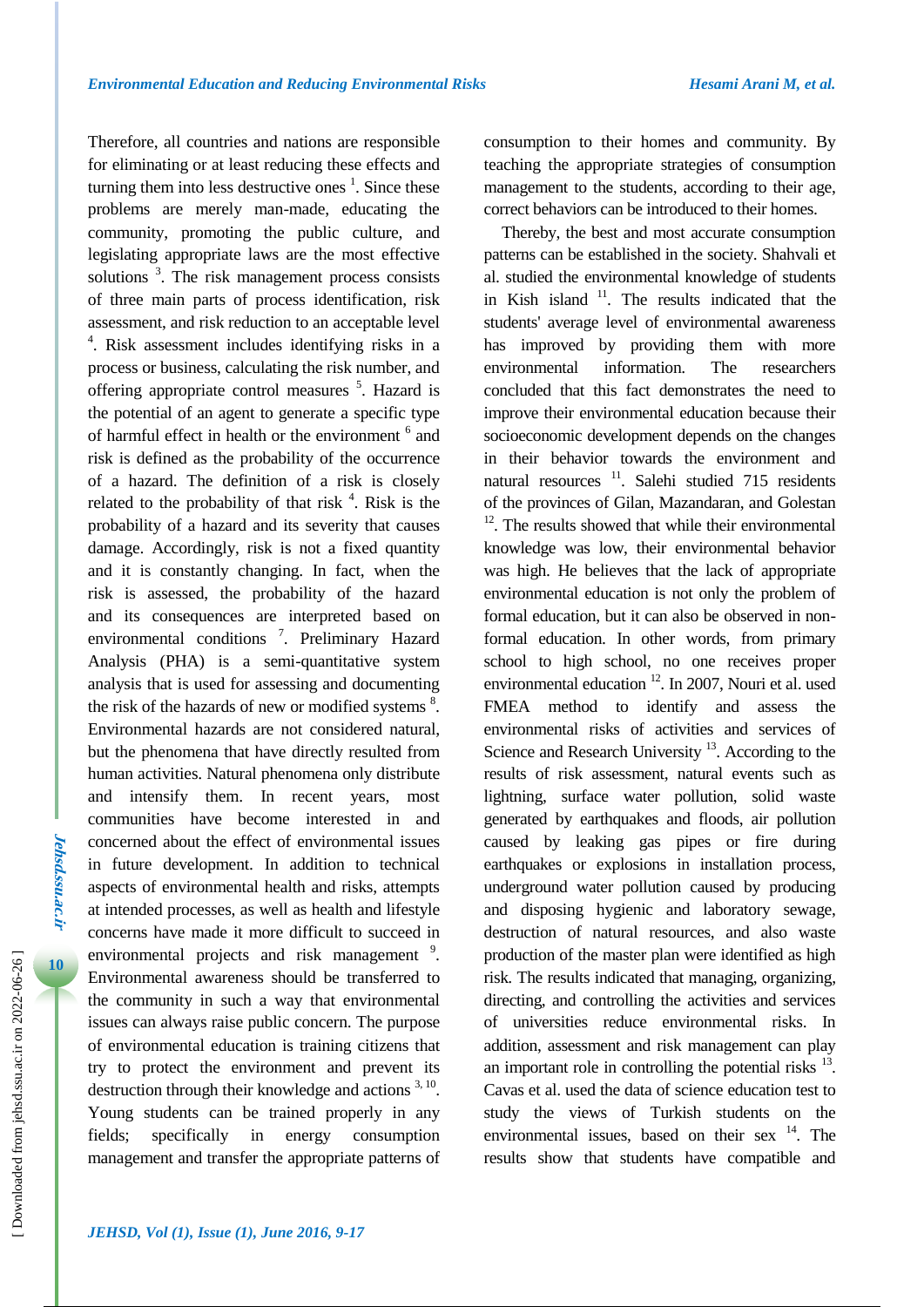favorable attitudes towards environmental issues. They are interested in finding solutions to environmental issues and show optimistic interest towards the future. Their interest in learning about the environment is average and, depending on their sex, there are significant differences in their attitudes and interests towards the environment <sup>14</sup>. The results of previous studies state that there is a significant positive relationship between the level of environmental awareness, attitude, and environmental behavior so that education and knowledge of environmental issues are the variables that influence on environmental attitude. In contrast, some studies failed to find any significant relationship between these two variables  $15$ .

In this study, environmental hazards in Shohadaye Kork female primary school were identified by a checklist while the risks were assessed by PHA. Afterwards, the role of education, as a means of control, in increasing environmental knowledge of 172 students was studied in the fifth and sixth grade. Failure Mode and Effect Analysis (FMA): It is an analytical method in risk assessment that seeks to identify and rank the potential risks in the area where the risk assessment is carried out, as well as its causes and effects as far as possible.

### **Materials and Methods**

This cross-sectional study was conducted during a 6 months period of time from October 2013 to April 2014 in Shohadaye Kork female primary school. This study included two parts. The first part studied environmental management that involved the cycle and the process of environmental risk assessment in this primary school while the second part dealt with the training of students and their familiarity with environmental hazards. In the first step, after identifying and assessing environmental hazards in different sections and facilities of the school by a checklist, control measures were provided through consulting with experts in environmental health engineering. Environmental hazard risk assessment was performed using a PHA. PHA method is the first serious attempt to identify the hazards of a system and can be the basis for hazard control  $16$ . In general, there are four basic steps of PHA including: 1. PHA requirements (determining the PHA team, defining and explaining the analyzed system, collecting information about previous and similar systems); 2. identifying hazards; 3. estimating the consequence and probability; 4. risk ranking and follow-up measures <sup>17</sup>.

To assess the hazards in PHA method, hazard severity and the probability of occurrence were ranked for each of the activities and facilities (Table 1). Hazard score (risk rating) was calculated by multiplying the above factors through the following formula:

Risk rating  $=$  probability of occurrence  $\times$  hazard severity

Table 1: Description of the severity and probability of the environmental hazard <sup>18</sup>

| Severity of the hazard                                                                                                                                     | Probability of the hazard                                                                                                                 | <b>Scores</b>  |
|------------------------------------------------------------------------------------------------------------------------------------------------------------|-------------------------------------------------------------------------------------------------------------------------------------------|----------------|
| Irreversible environmental damage with long-term<br>effects; excessive consumption of resources and<br>energy; excessive concentration of pollutants.      | It is often likely to occur; it occurs daily or weekly;<br>it is uncontrollable.                                                          | 5              |
| Irreversible environmental damage with medium-<br>term effects; high consumption of resources and<br>energy; high concentrations of pollutants.            | The probability is 50%; its occurrence is possible; it<br>occurs monthly; extraordinary power is needed to<br>control the expenses.       | 4              |
| Irreversible environmental damage with short-term<br>effects; moderate consumption of resources and<br>energy; excessive concentration of pollutants.      | It may occur accidentally; the probability is less than<br>50%; it occurs several times a year; it can be<br>controlled on the surface.   | 3              |
| Irreversible environmental damage with long-term<br>effects; relatively low consumption of resources<br>and energy; excessive concentration of pollutants. | It may not occur until a few years after contact; its<br>occurrence is possible; it occurs rarely; it can be<br>controlled at the source. | $\mathfrak{D}$ |
| Irreversible environmental damage with short-term<br>effects; low consumption of resources and energy;<br>standard concentration of pollutants.            | It is practically impossible to occur; it never occurs.                                                                                   |                |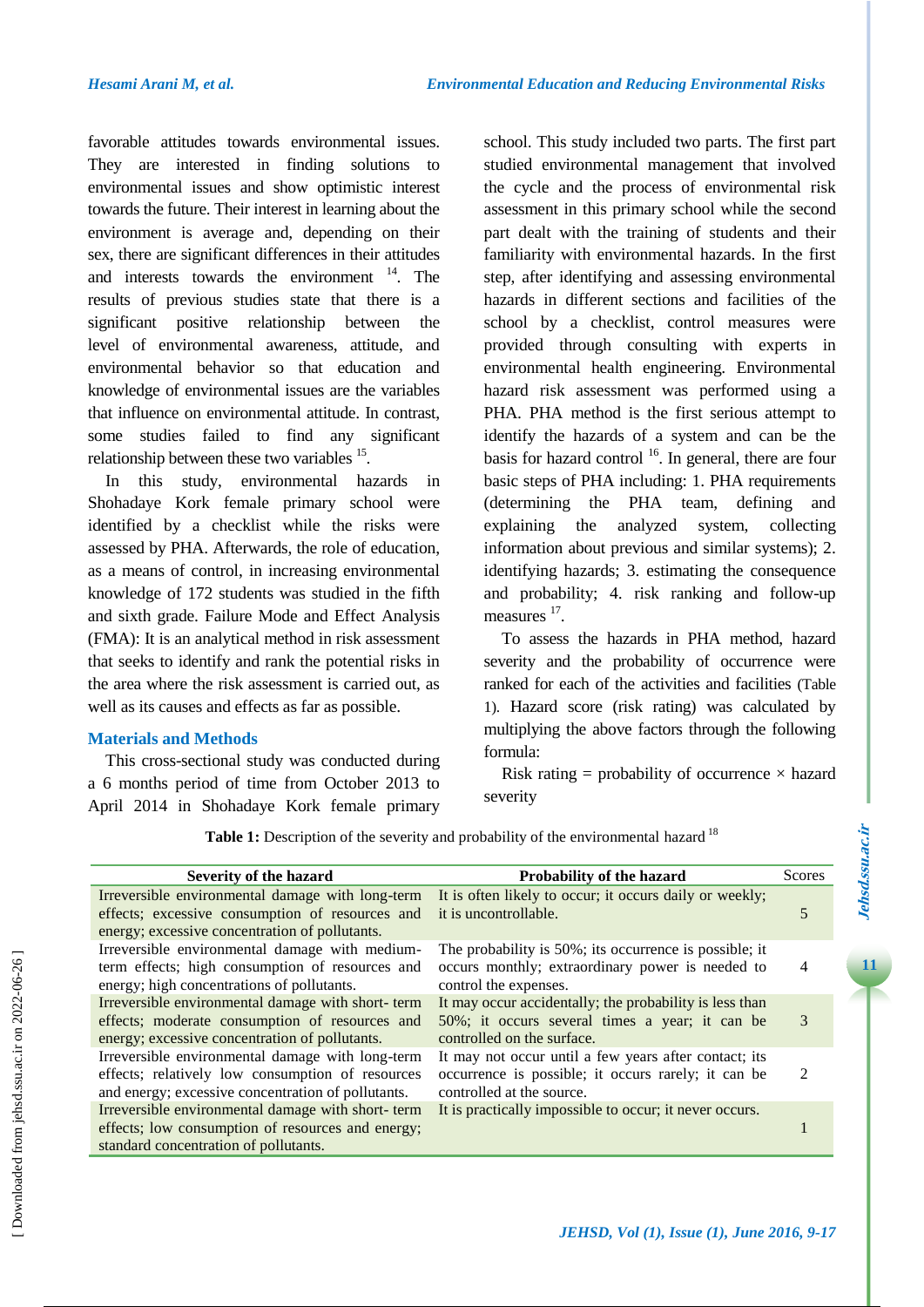After calculating the initial environmental risk number for each environmental hazard (between 1 to 25), the risks were categorized into 3 levels, including acceptable (risk number below 8), intermediate (risk number between 9 to 20), and unacceptable or severe (risk number 20 to 25). Then essential corrective measures against identified environmental hazards were presented and secondary risk number (RAC2) was calculated after 5 months. Corrective measures included some items such as holding practical and theoretical courses of environmental education, supplying equipments and containers for waste storage, establishing waste management system, technical and maintenance operations, installing low-flow faucets, installing a drip irrigation system, etc.

Presented environmental education consisted of basic and simple knowledge about air pollution, discharge of pollutants into water and soil, waste hazards, methods of saving water and energy, the importance of recycling, green space, preventing damage to natural resources, etc. The second part studied the environmental knowledge of 172 students of  $5<sup>th</sup>$  and  $6<sup>th</sup>$  grades in Shohadaye Kork female primary school. Since the understanding of the students in the fifth and sixth grades of this school was greater than the understanding of lower grade students, they were selected as the samples of this study. At first, an environmental test was taken to check the level of students' environmental knowledge. Then environmental hazards in the school were introduced to the students as a plan using educational media such as films and boards along with field visits. After that, the test was taken again. By studying carefully and interpreting the strategic goals of the book of the Comprehensive Environmental Charter of Schools, published by Environment Protection Organization and applied to the students from pre-school to high

School<sup>19</sup>, the test was decided to include 20 multiple choice questions (Table 2). In the end, SPSS V 19 was used for statistical analysis and the relationship between these variables was studied in the significant level of 0.05, using statistical tests like paired T-test. It is worth mentioning that the education was performed before presenting control measures against environmental hazards.

# **Results**

26 environmental risks resulting from the activities and facilities were recognized in Shohadaye Kork female primary school and were categorized into 6 groups (Table 3). PHA was applied to assess the risk of each hazard and study the role of education in eliminating it. According to Table 2, in 78% of cases, environmental education has a significant effect on the prevention, control, and elimination of environmental hazards. The highest score of the initial risk assessment of environmental risk is related to the frequent washing of the school with a hazard score of 25, while the lowest secondary risk assessment score is related to the dispersion of the smell of distributed spoiled milk in classrooms with a score of 4. After corrective measures, a significant difference was observed in the reduction of secondary risk assessment. The highest secondary risk assessment score belonged to the environmental risks of the dispersion of dust due to monsoon and the noise caused by construction activities in school, each with a hazard score of 12 that were left unchanged because they were not controlled by human factors associated with the school. The lowest secondary risk assessment score among 11 environmental risks is obvious with the score of 2. The results showed that the mean and standard deviation of initial risk assessment code was  $11.57 \pm 5.83$  and the mean and standard deviation of secondary risk assessment code was  $4.73 \pm 3.32$  (Figures 1 and 2). In the next step, without separating the environmental hazard groups, risk assessment code was studied before (RAC1) and after (RAC2) corrective measures using paired T-test and a significant difference was observed between RAC1 and RAC2 (R < 0.001).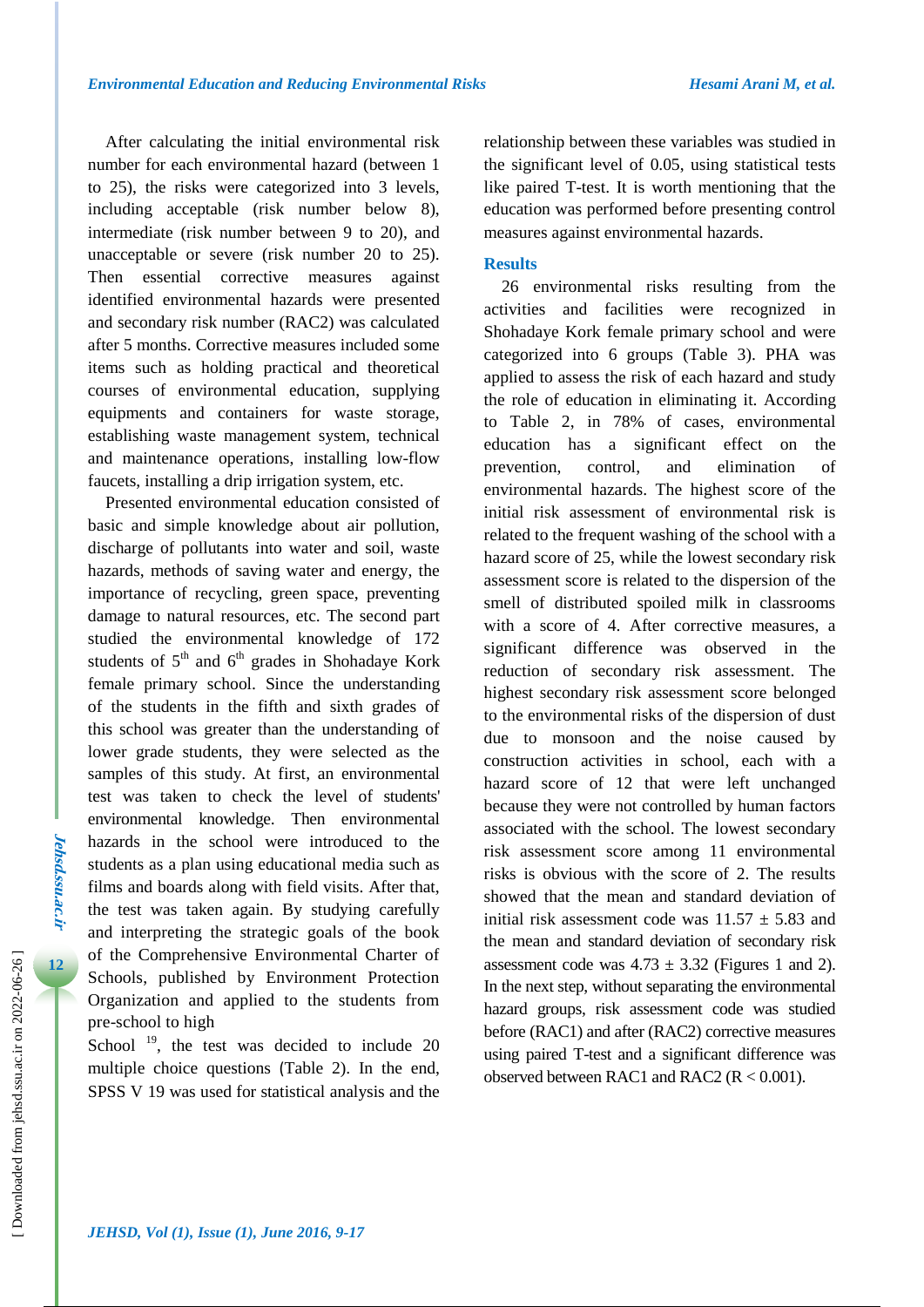| No.            | <b>Environmental test question</b>                                                   | Number/Person of Number/Person of<br>correct answers<br><b>Before education</b> | correct answers<br>after education |
|----------------|--------------------------------------------------------------------------------------|---------------------------------------------------------------------------------|------------------------------------|
| $\mathbf{1}$   | Which one is the most important air pollutant?                                       | 52                                                                              | 168                                |
| 2              | How does wasting water affect environmental degradation?                             | 23                                                                              | 169                                |
| $\overline{3}$ | In which part of the school is water wasted more?                                    | 65                                                                              | 165                                |
| $\overline{4}$ | In which part of the school is water leakage large, but<br>undetectable?             | 12                                                                              | 170                                |
| 5              | What is the most important environmental action after the end<br>of class?           | 80                                                                              | 172                                |
| 6              | What kind of environmental pollution does the school bell<br>cause?                  | 35                                                                              | 172                                |
| $\tau$         | Which of the following steps is helpful for waste disposal?                          | 55                                                                              | 168                                |
| 8              | What is the best environmental action about sewage?                                  | 20                                                                              | 160                                |
| 9              | What is the appropriate strategy for sewage leakage control?                         | 15                                                                              | 164                                |
| 10             | Does maintaining human health depend on the health of<br>personal instrument?        | 75                                                                              | 172                                |
| 11             | What is the best environmental action before leaving<br>classrooms?                  | 15                                                                              | 172                                |
| 12             | What is the environmental hazard of leaving the heater on after<br>the end of class? | 34                                                                              | 160                                |
| 13             | What are the important sources of wasting energy in school?                          | 54                                                                              | 100                                |
| 14             | How does waste leachate harm the environment?                                        | 10                                                                              | 100                                |
| 15             | Which environmental hazard does paper dispersion cause in<br>school?                 | 97                                                                              | 105                                |
| 16             | How do plants and green spaces help environmental protection?                        | 95                                                                              | 170                                |
| 17             | What is the best method for irrigation of green spaces?                              | 20                                                                              | 162                                |
| 18             | How does frequent washing of the school yard harm the<br>environment?                | 56                                                                              | 164                                |
| 19             | What are the most important environmental hazards of schools?                        | 10                                                                              | 150                                |
| 20             | What does the environment include?                                                   | 37                                                                              | 170                                |

|  | Table 2: Environmental test questions in Shohadaye Kork female primary school, Kashan |  |
|--|---------------------------------------------------------------------------------------|--|
|  |                                                                                       |  |

**Table 3:** Initial and secondary risk assessment of environmental hazards identified in Shohadaye Kork female primary school, Kashan

|                |                                         |                                       |                | <b>Initial risk</b><br>assessment |    | ಕ                             | <b>Secondary</b><br>risk<br>assessment |                |                |
|----------------|-----------------------------------------|---------------------------------------|----------------|-----------------------------------|----|-------------------------------|----------------------------------------|----------------|----------------|
| Number         | <b>Environmental risks</b><br>group     | <b>Environmental hazards</b>          | Severity       | Probability                       |    | The direct impac<br>education | Severity                               | Probability    | RAC            |
|                | Water loss                              | Leaking faucets of school green space | 2              | 4                                 | 8  | $^{+}$                        |                                        | 2              | 2              |
|                |                                         | Leaving faucets open                  | 3              | 4                                 | 12 | $+$                           | 2                                      |                | $\overline{2}$ |
|                |                                         | Leaking faucet of bathrooms           | 3              | 3                                 | 9  | $+$                           | 2                                      | 2              | 4              |
|                |                                         | Leaking faucets of water cooler       | $\overline{2}$ | 3                                 | 6  | $\overline{\phantom{a}}$      |                                        |                | $\overline{2}$ |
|                |                                         | Washing the school frequently         | 5              | 5                                 | 25 | $^{+}$                        | 2                                      | 2              | 4              |
|                |                                         | Flood irrigation of gardens           | $\overline{4}$ | 5                                 | 20 | $+$                           |                                        | 2              | $\overline{2}$ |
|                | Production and                          | Dispersion of waste in classrooms     | 2              | 3                                 | 6  | $^{+}$                        | 2                                      | 2              | $\overline{4}$ |
| $\overline{c}$ |                                         | Dispersion of waste in school yard    | 3              | 2                                 | 6  | $+$                           | $\overline{2}$                         | $\overline{2}$ | $\overline{4}$ |
|                |                                         | Leakage of leachate from waste        | 3              | 3                                 | 9  | $+$                           | $\overline{c}$                         |                | $\overline{2}$ |
|                | dispersion of waste                     | Not putting waste in nylons           | $\mathfrak{D}$ | 3                                 | 6  | $+$                           | $\overline{2}$                         |                | $\overline{2}$ |
|                |                                         | No place for waste depot              | 4              | 4                                 | 16 | $\overline{\phantom{a}}$      | $\overline{c}$                         | $\mathfrak{D}$ | 4              |
| 3              | Sewage emission into the<br>environment | Sewage leakage in kitchen             | 3              | 3                                 | 9  | $+$                           | $\overline{2}$                         |                | $\overline{2}$ |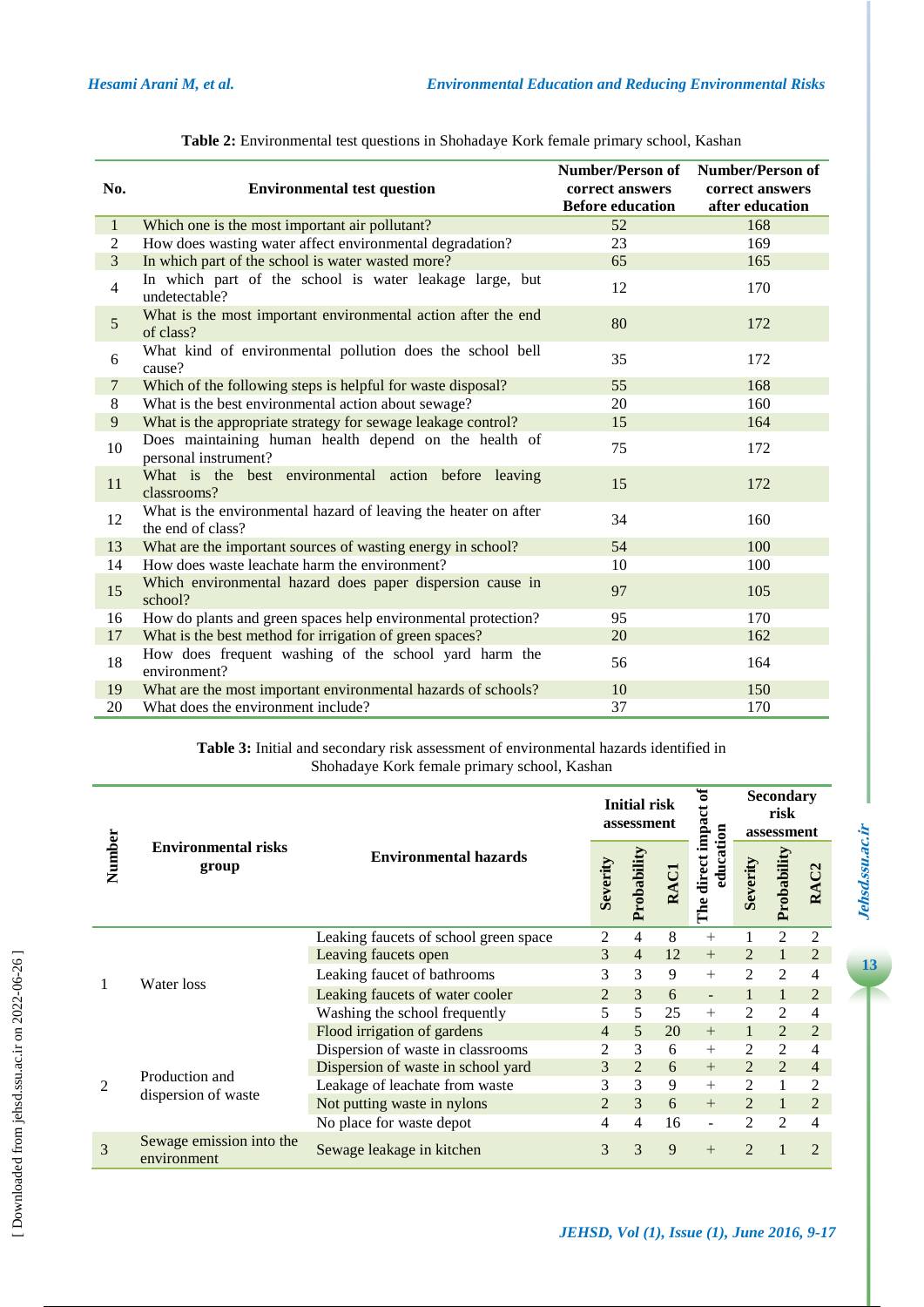|   |                                        | Dispersion of the smell of depot waste in<br>school environment      | 3              | 3              | 9  |                          | $\mathcal{D}$  | 2              |                             |
|---|----------------------------------------|----------------------------------------------------------------------|----------------|----------------|----|--------------------------|----------------|----------------|-----------------------------|
|   | Emission of pollutants<br>into the air | Dispersion of the smell of leftover bread and<br>fruit in classrooms | $\overline{2}$ | 4              | 8  | $+$                      | $\mathfrak{D}$ |                | $\mathcal{D}_{\mathcal{L}}$ |
|   |                                        | Dispersion of the smell of distributed<br>spoiled milk in classrooms | 2              | $\mathfrak{D}$ | 4  | $+$                      | 2              |                | $\mathcal{D}_{\mathcal{L}}$ |
|   |                                        | Emission of the smell of gas in classrooms                           | 2              | 3              | 6  | $^{+}$                   | 2              |                | 2                           |
|   |                                        | Dispersion of dust caused by monsoons                                | 4              | 3              | 12 | $\overline{\phantom{a}}$ | $\overline{4}$ | 3              | 12                          |
|   | Waste of energy                        | Leaving the lights on after the end of classes                       | 3              | 5              | 15 | $+$                      | $\mathcal{E}$  | $\mathfrak{D}$ | 6                           |
|   |                                        | Leaving the coolers on after the end of<br>classes                   | 4              | 3              | 12 | $+$                      | 4              |                | 4                           |
|   |                                        | Leaving the refrigerators on during<br>summer vacation               | 4              | 5              | 20 | $+$                      | $\overline{4}$ | $\mathfrak{D}$ | 8                           |
|   |                                        | Leaving the heaters on after the end of classes                      | 4              | 3              | 12 | $^{+}$                   | 3              | 2              | 6                           |
|   |                                        | Gas leakage from gas hoses                                           | 3              | 2              | 6  | $+$                      | 2              | $\mathbf{1}$   | 2                           |
| 6 | Noise in the environment               | Noisy breaks (irritated neighbors)                                   | 5              | 5              | 25 | $^{+}$                   | $\overline{4}$ | 3              | 12                          |
|   |                                        | Noise caused by uproar in classrooms                                 | 3              | $\overline{4}$ | 12 | $+$                      | 3              | $\overline{2}$ | 8                           |
|   |                                        | Noise caused by school construction                                  | 4              | 3              | 12 | $\blacksquare$           | $\overline{4}$ | 3              | 12                          |
|   |                                        | Noise of school bell                                                 | 4              | 4              | 16 | $^{+}$                   | 3              | 3              | 9                           |

**Primary Risk Assessment** 



**Figure 1:** Comparison frequency of environmental risks in initial assessments in Shohadaye Kork female primary school, Kashan





**Figure 2:** Comparison frequency of environmental risks in secondary assessments in Shohadaye Kork female primary school, Kashan

**14**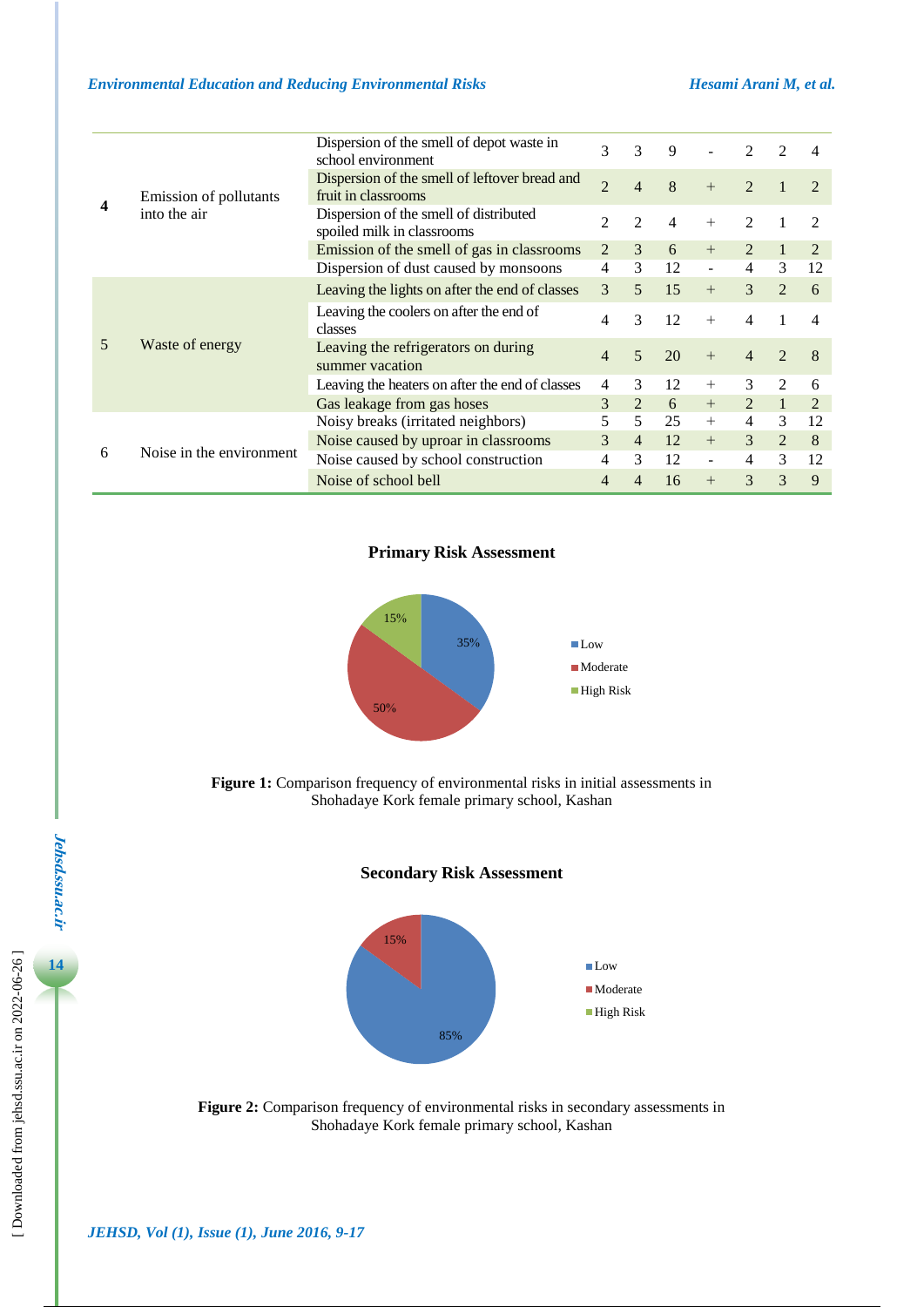The results of the second step of the study indicate that the students' low-level of environmental knowledge before environmental education and tremendous increase in the level of their environmental knowledge after relevant environmental education. Initial and secondary (after education) mean test scores were 5 and 18.21, respectively. Therefore, paired T-test showed a significant difference between the scores before and after education  $(P < 0.001)$ .

# **Discussion**

Environmental risk management can lead to the protection and preservation of the environment and precautionary measures through appropriate strategies based on the conditions of each organization  $13$ . According to the results of risk assessment in Shohadaye Kork female primary school and determining the levels, environmental risks that were identified as high-level and unacceptable, include frequent washing of the school yard, flood irrigation of gardens, leaving the refrigerators on during summer vacation, and noisy breaks (irritated neighbors). They required immediate corrective solutions in accordance with the environmental risk management.

According to table 2, 50% of unacceptable (severe) environmental hazards are related to wasting water that is caused by school personnel. Despite the current environmental warnings, these hazards exist not only in schools, but in the most organizations. However, the majority of students have poor knowledge of optimal green space irrigation methods (Table 2, question 17). Furthermore, students' sound pollution is an environmental problem for the residents of adjacent areas and was assessed as a severe environmental hazard according to table 2. Locating schools accurately, separating gyms from schools, and educating students in terms of behavior can have a significant impact on reducing the sound pollution. Based on chart 1, after corrective measures, 22 environmental risks were placed in an acceptable range. This shows the positive effect of professional corrective measures. Public protection of natural resources and the environment must start with

basic education for children to encourage public participation. It is the newest and most effective method for fighting against the destruction and degradation of the nature  $20$ . Given that in 78% of cases, proper education has a corrective effect on environmental hazards, it is necessary to design appropriate education along with environmental risk management, to increase students' environmental knowledge. According to the current environmental crisis and concerns, the appropriate environmental education for students can increase their environmental knowledge and help them to learn the skills of environmental protection and consider eco-friendly behaviors during their life. The present study identified environmental hazards in Shohadaye Kork female primary school through environmental risk management operations, discussed field education, and showed its significant role in increasing the level of students' environmental knowledge. It was revealed that about 70% of German children are appropriately familiar with their own environment  $21$ . The student's knowledge in the study of Alp et al. was similar to this study; nonetheless, these students had a positive attitude towards the environment  $^{22}$ . According to Table 3, the results of the study showed that the students' environmental knowledge in Shohadaye Kork female primary school, located in a deprived area in Kashan, has been low; furthermore, effective education has played a significant role in promoting their environmental awareness. Correlation coefficient analysis of this study showed that there is a significant positive relationship between the knowledge of environmental issues, students' environmental visits of their own school, and watching educational videos about the environment. These findings are in agreement with the results of the study of Frik et al. stating that only practical knowledge leads to correct behavior towards the environment  $^{23}$ .

# **Conclusion**

The need for various environmental educations has great importance. Considering the talents of 15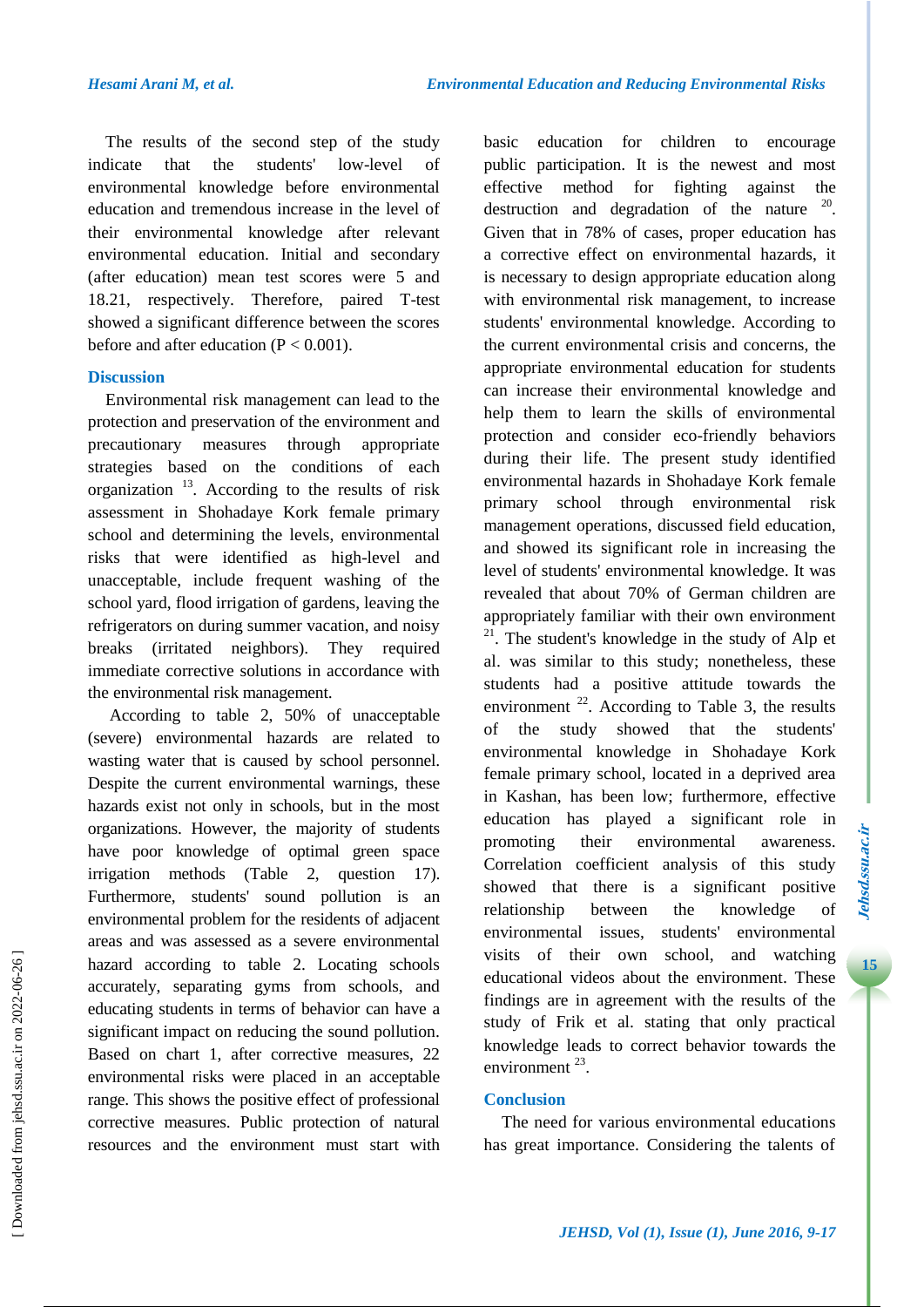school-age children and the key role of schools in organizing the students' personality should be prioritized in educational programs in schools. Establishing an environmental risk management system in schools identifies environmental hazards, contributes to the students' practical environmental education, and increasing their awareness. Field visits of nature and human society, environmental activities of organizations related to health and environment in different environmental occasions, as well as introducing environmental issues increase the environmental and practical knowledge of students of Shohadaye Kork female primary school in Kashan and lead to obvious changes in their attitudes towards the environment. Due to the students' character modeling, effective relationship between national courses and environmental issues, as well as the constructive behavior of teaching staff as role-models develop the quality of their environmental knowledge.

# **Acknowledgements**

The authors would like to thank the anonymous reviewers for their valuable comments.

#### **Funding**

This study was funded by the authors.

#### **Conflict of interest**

The authors are committed to declare that they have no competing interests.

This is an Open Access article distributed in accordance with the terms of the Creative Commons Attribution (CC BY 4.0) license, which permits others to distribute, remix, adapt and build upon this work, for commercial use.

#### **References**

- 1. Yildiz N, Yilmaz H, Demir M, et al. Effects of personal characteristics on environmental awareness; a questionnaire survey with university campus people in a developing country. Sci Res Essays.2011; 6(2): 332-40.
- 2. Zsuzsanna F, piko B, kovacs S, et al. Air pollution is bad for my health hungarian children's knowledge of the role of environment in health and disease. Health Place. 2009; 15: 239–46.
- 3. Alp E, Ertepinar H, Tekkaya C, et al. A statistical analysis of children's environmental knowledge and attitude in Turkey. International Research in Geographical and Environmental Education. 2006; 15(3): 210-23.
- 4. Jozi SA. Risk assessment and management. Tehran: Islamic Azad University Publication; 2008.[In persian].
- 5. Total, ELF Petroleum Iran. HSE manual. 2004.
- 6. Advisory Committee on Dangerous Pathogens. microbiological risk assessment: an interim report. London:TSO;1996
- 7. Muhlbauer WK. Pipeline risk management manual. 2nd ed.Texas: Gulf Professional Publishing; 1999.
- 8. Mohammadfam I. Safety analysis techniques. Tehran: Fanavaran publisher; 2007.[In persian].
- 9. Theodore L, Ryan Dupont R. Environmental health and hazard risk assessment principles and calculations. USA: CRC Press; 2012.
- 10. Akomolafe C. Impact of personal factors on environmental education in tertiary institutions in ekiti state. Nigeria. International Journal for Cross-Disciplinary Subjects in Education. 2011; 1(1): 559-64.
- 11. Ostovar S, Shahvali M, Samani S. Attitude of students in junior and high school environmental education Kish Island. First National Conference on Environmental Protection and Planning. 2013 Feb 21; Hamedan, Iran.[In persian].
- 12. Salehi S. Environmental behavior and education. Journal of Education. 2012; 18(2): 201-26.[In persian].
- 13. Nouri J, Abbaspour M, Torabi Fard M. Environmental risk assessment and management in an educational unit, using FMEA method. Journal of Environmental Science and Technology. 2010; 12(3): 61-70.
- 14. Cavas B, Cavas P, Tekkaya C. Turkish students' views on environmental challenges with respect to gender: an analysis of ROSE data. Sci Edu Int. 2009; 20(1, 2): 69-78.
- 15. Salehi S, Ghaemiasl Z. The relationship between environmental education and environmental protection behaviors (Case Study: